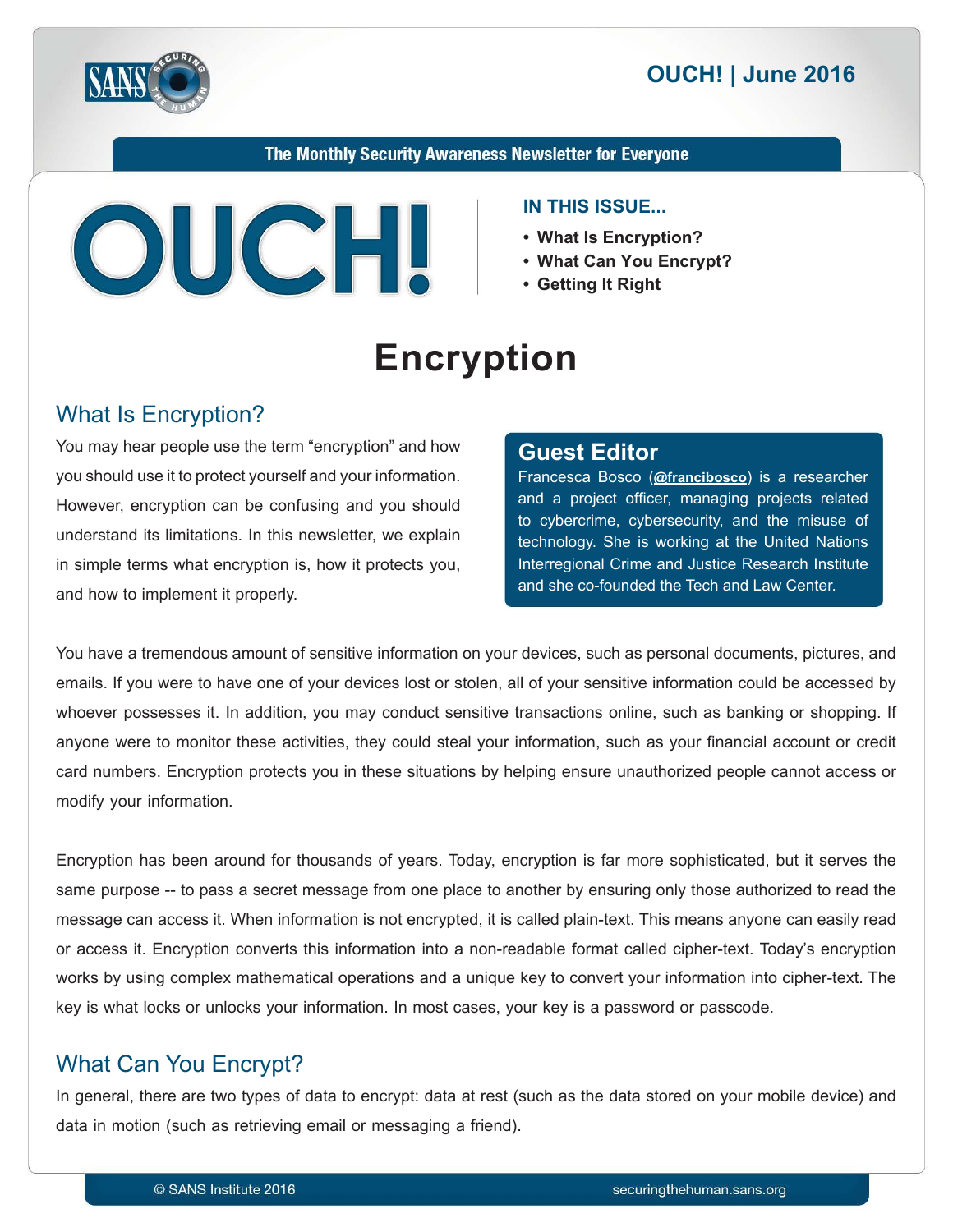# **2016 | OUCH! | June 2016**



#### **Encryption**

Encrypting data at rest is vital to protect information in case your computer or mobile device is lost or stolen. Today's devices are extremely powerful and hold a tremendous amount of information, but are also very easy to lose. In addition, other types of mobile media can hold sensitive information, such as USB flash drives or external hard drives. Full Disk Encryption (FDE) is a widely used encryption technique that encrypts the entire drive in your system. This means that everything on the system is automatically encrypted for you; you do not have to decide what or what not to encrypt. Today, most computers come with FDE, but you may have to manually turn it on or enable it. It is called FileVault on Mac computers, while on Windows computers, depending on the version you have, you can use Bitlocker or Device Encryption. Most mobile



devices also support FDE. iOS on iPhones and iPads automatically enable FDE once a passcode has been set. Starting with Android 6.0 (Marshmallow), Google is requiring FDE be enabled by default, provided the hardware meets certain minimum standards.

Information is also vulnerable when it is in transit. If the data is not encrypted, it can be monitored, modified, and captured online. This is why you want to ensure that any sensitive online transactions and communications are encrypted. A common type of online encryption is HTTPS. This means all traffic between your browser and a website is encrypted. Look for https:// in the URL, a lock icon on your browser, or your URL bar turning green. Another example is when you send or receive email. Most email clients provide encrypted capabilities, which you may have to enable. A third example of encrypting data in transit is between two users chatting with each other, such as with iMessage, Wickr, Signal, WhatsApp, or Telegram. Apps like these use end-to-end encryption, which prevents third parties from accessing data while it's transferred from one end system or device to another. This means only you and the person you're communicating with can read what is sent.